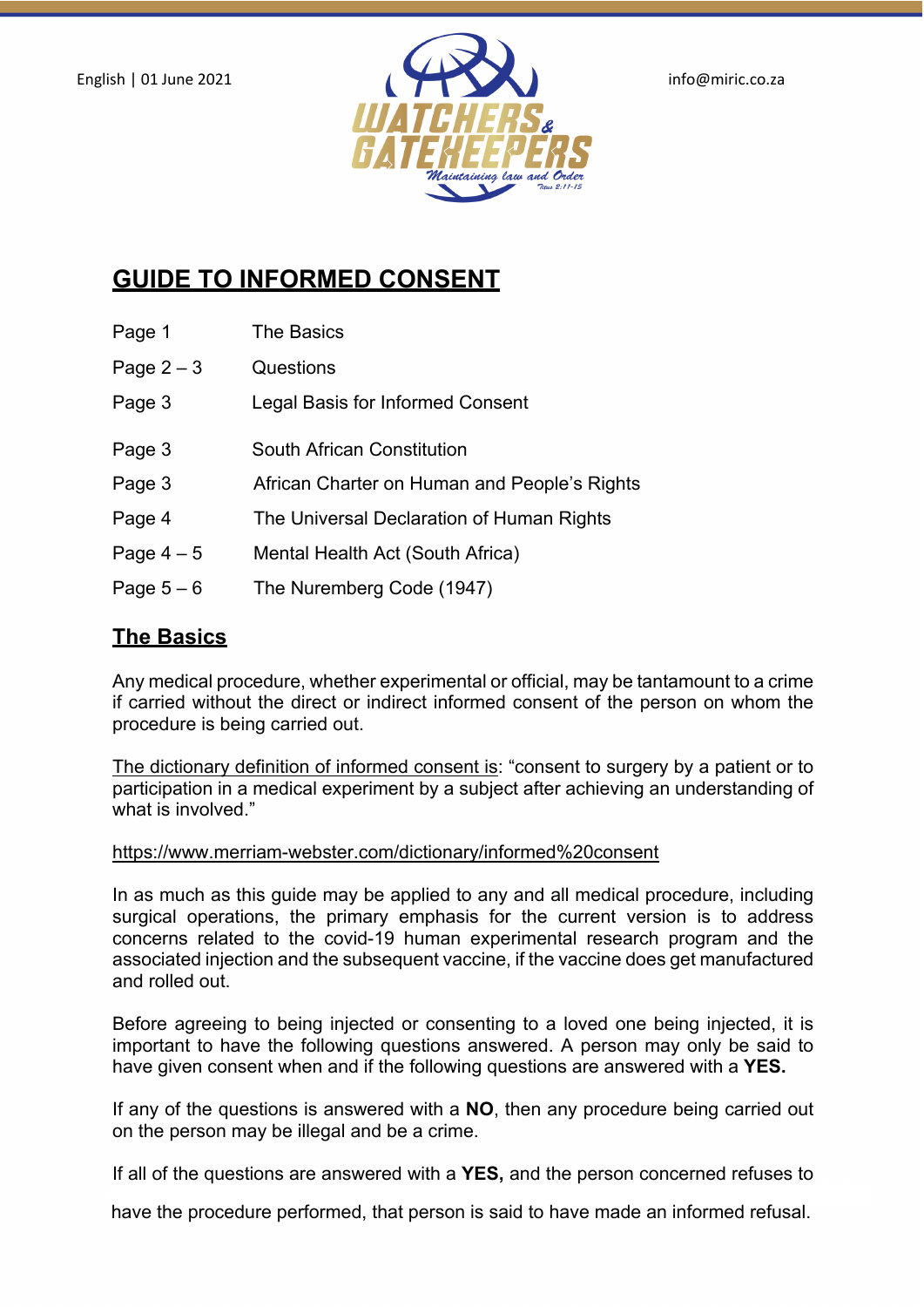### **Questions:**

- 1. Does the person making the decision have the capacity to decide?
- 2. Has the person's health status been explained to them?
- 3. Has the condition being treated been explained to the person?
- 4. Has it been explained that the Minister of Health told Parliament that the current program is a covid-19 human experimental research program and not a vaccine roll out?
- 5. Has the difference between the experimental covid-19 human experimental research injection and vaccination been explained?
- 6. Have the available options generally available for preventing infection and maintaining a strong immune system been explained?
- 7. Have the benefits, risks, costs and consequences generally associated with each option been fully explained?
- 8. Has the right to refuse to participate in the covid-19 human experimental research program been explained?
- 9. Have the implications, risks, obligations of such refusal been explained?
- 10. Has it been explained that the covid-19 human experimental research program is purely voluntary?
- 11. Has it been explained that there is NO LAW in South Africa that forces anyone to participate in the covid-19 human experimental research program?
- 12. Has it been explained that the government of South Africa has signed an agreement that says if anything goes wrong with your health or even death, as a result of participating in the covid-19 human experimental research program, you may not sue the pharmaceutical company that manufactured the covid-19 human experimental research injection?
- 13. Have all the ingredients and the effects or side effects of the covid-19 human experimental research injection been listed and explained?
- 14. Has it been explained that even if you do participate in the covid-19 human experimental research program and get injected you are still expected to wear a mask?
- 15. Has it been explained that even if you do participate in the covid-19 human experimental research program and get injected you are still expected to sanitise?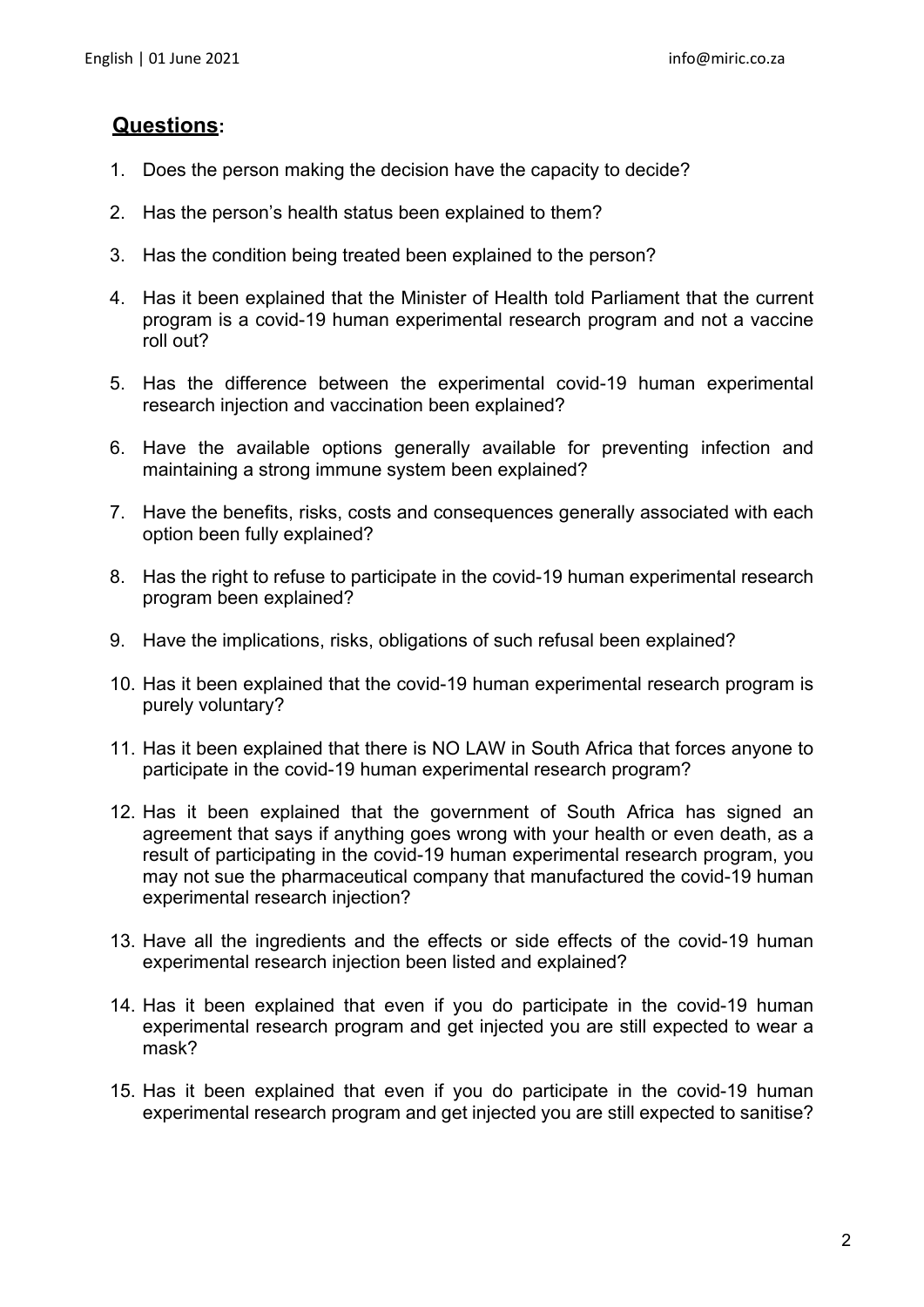- 16. Has it been explained that even if you do participate in the covid-19 human experimental research program and get injected you are still expected to maintain physical distancing?
- 17. Has it been explained that even if you do participate in the covid-19 human experimental research program and get injected the lockdowns will not end?
- 18. Has it been explained that thousands of people have been injured and some have died from participating in the covid-19 human experimental research program, around the world?
- 19. Has it been explained that even if you do consent to participate in the covid-19 human experimental research program, because the program is voluntary, you have the right to withdraw your consent any time?
- 20. Has it been explained to you that the survival rate of covid-19 without any vaccination is more than 99%?
- 21. Was everything explained to you in a language that you understand?

#### **LEGAL BASIS FOR INFORMED CONSENT**

### **South African Constitution:**

- **Section 12(2):** Everyone has the right to bodily and psychological integrity, which includes the right:
	- a. to make decisions concerning reproduction;
	- b. to security in and control over their body; and
	- c.not to be subjected to medical or scientific experiments without their informed consent.

### **African Charter on Human and People's Rights:**

- Article 4: Human beings are inviolable. Every human being shall be entitled to respect for his life and the integrity of his person. No one may be arbitrarily deprived of this right.
- **Article 16 (1):** Every individual shall have the right to enjoy the best attainable state of physical and mental health.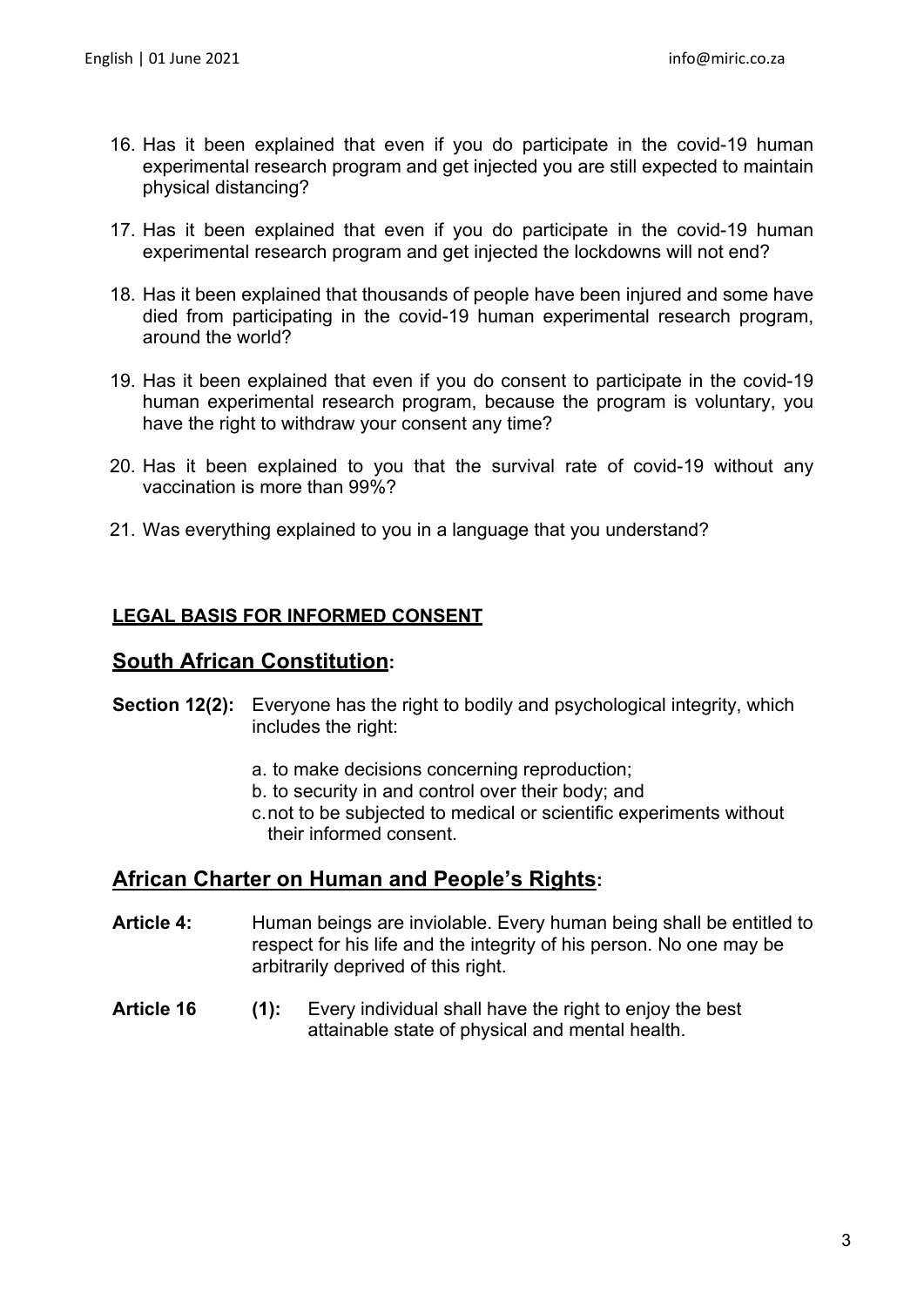### **The Universal Declaration of Human Rights:**

**Article 3:** Everyone has the right to life, liberty and security of person.

### **Mental Health Act (South Africa)**

- **Section 6 (1)** Every health care provider must inform a user of-
	- (a) the user's health status except in circumstances where there is substantial evidence that the disclosure of the user's health status would be contrary to the best interests of the user;
	- (b) the range of diagnostic procedures and treatment options generally available to the user;
	- (c) the benefits, risks, costs and consequences generally associated with each option; and
	- (d) the user's right to refuse health services and explain the implications, risks, obligations of such refusal.
	- **(2)** The health care provider concerned must, where possible, inform the user as contemplated in subsection (1) in a language that the user understands and in a manner which takes into account the user's level of literacy.
	- **Section 7(1)** Subject to section 8, a health service may not be provided to a user without the user's informed consent, unless—
		- (a) the user is unable to give informed consent and such consent is given by a person—
			- (i) mandated by the user in writing to grant consent on his or her behalf; or
			- (ii) authorised to give such consent in terms of any law or court order;
		- (b) the user is unable to give informed consent and no person is mandated or authorised to give such consent, and the consent is given by the spouse or partner of the user or, in the absence of such spouse or partner, a parent, grandparent, an adult child or a brother or a sister of the user, in the specific order as listed;
		- (c) the provision of a health service without informed consent is authorised in terms of any law or a court order;
		- (d) failure to treat the user, or group of people which includes the user, will result in a serious risk to public health; or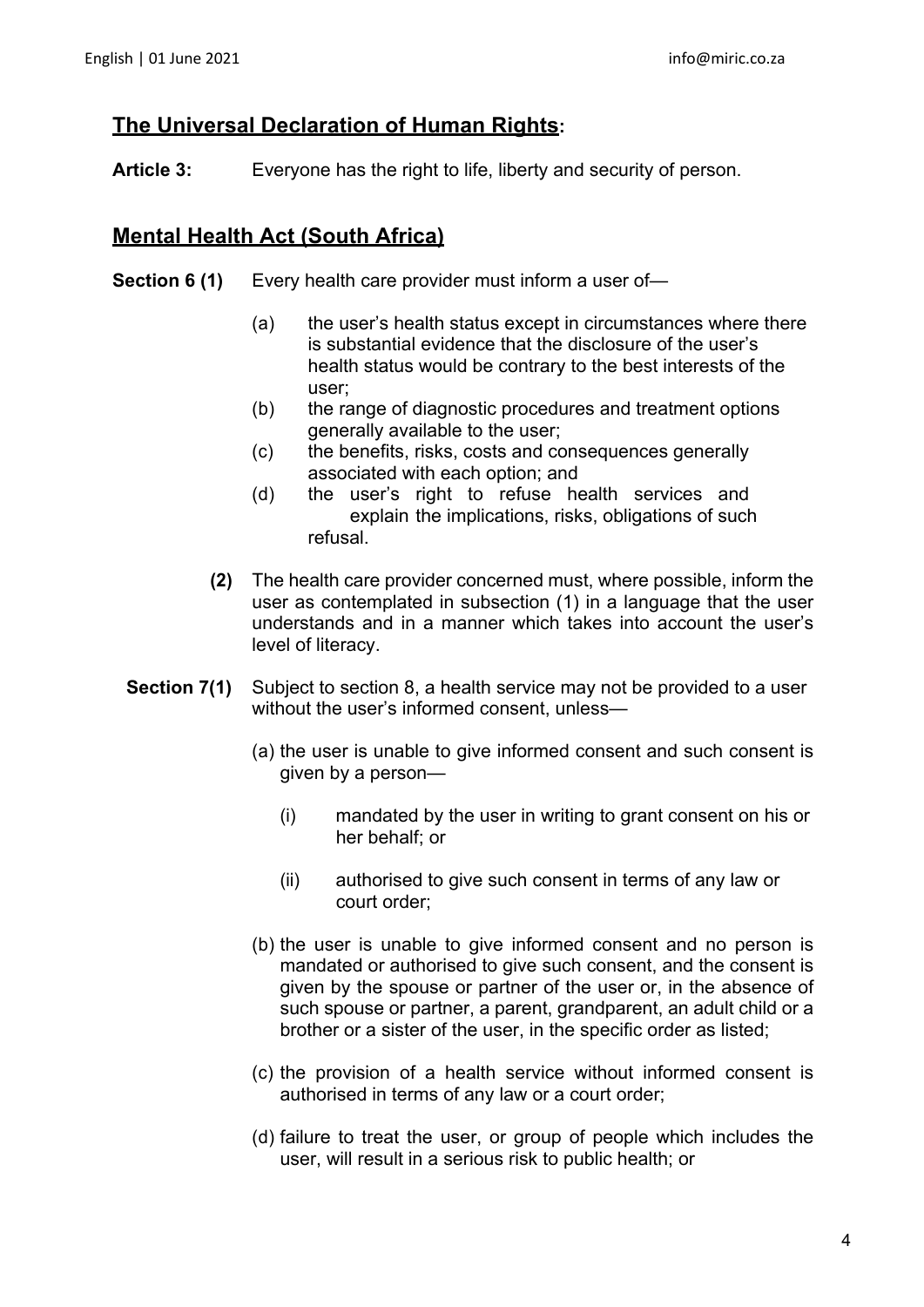- (e) any delay in the provision of the health service to the user might result in his or her death or irreversible damage to his or her health and the user has not expressly, impliedly or by conduct refused that service.
- **(2)** A health care provider must take all reasonable steps to obtain the user's informed consent.
- **(3)** For the purposes of this section "informed consent" means consent for the provision of a specified health service given by a person with legal capacity to do so & who has been informed as contemplated in section 6.
- **Section 8(1)** A user has the right to participate in any decision affecting his or her personal health and treatment.
	- **(2)** (a) If the informed consent required by section 7 is given by a person other than the user, such person must, if possible, consult the user before giving the required consent.
		- (b) A user who is capable of understanding must be informed as contemplated in section 6 even if he or she lacks the legal capacity to give the informed consent required by section 7.
	- **(3)** If a user is unable to participate in a decision affecting his or her personal health and treatment, he or she must be informed as contemplated in section 6 after the provision of the health service in question unless the disclosure of such information would be contrary to the user's best interest.

## **The Nuremberg Code (1947)**

#### **Permissible Medical Experiments**

1. The voluntary consent of the human subject is absolutely essential. This means that the person involved should have legal capacity to give consent; should be so situated as to be able to exercise free power of choice, without the intervention of any element of force, fraud, deceit, duress, overreaching, or other ulterior form of constraint or coercion; and should have sufficient knowledge and comprehension of the elements of the subject matter involved as to enable him to make an understanding and enlightened decision. This latter element requires that before the acceptance of an affirmative decision by the experimental subject there should be made known to him the nature, duration, and purpose of the experiment; the method and means by which it is to be conducted; all inconveniences and hazards reasonably to be expected; and the effects upon his health or person which may possibly come from his participation in the experiment.